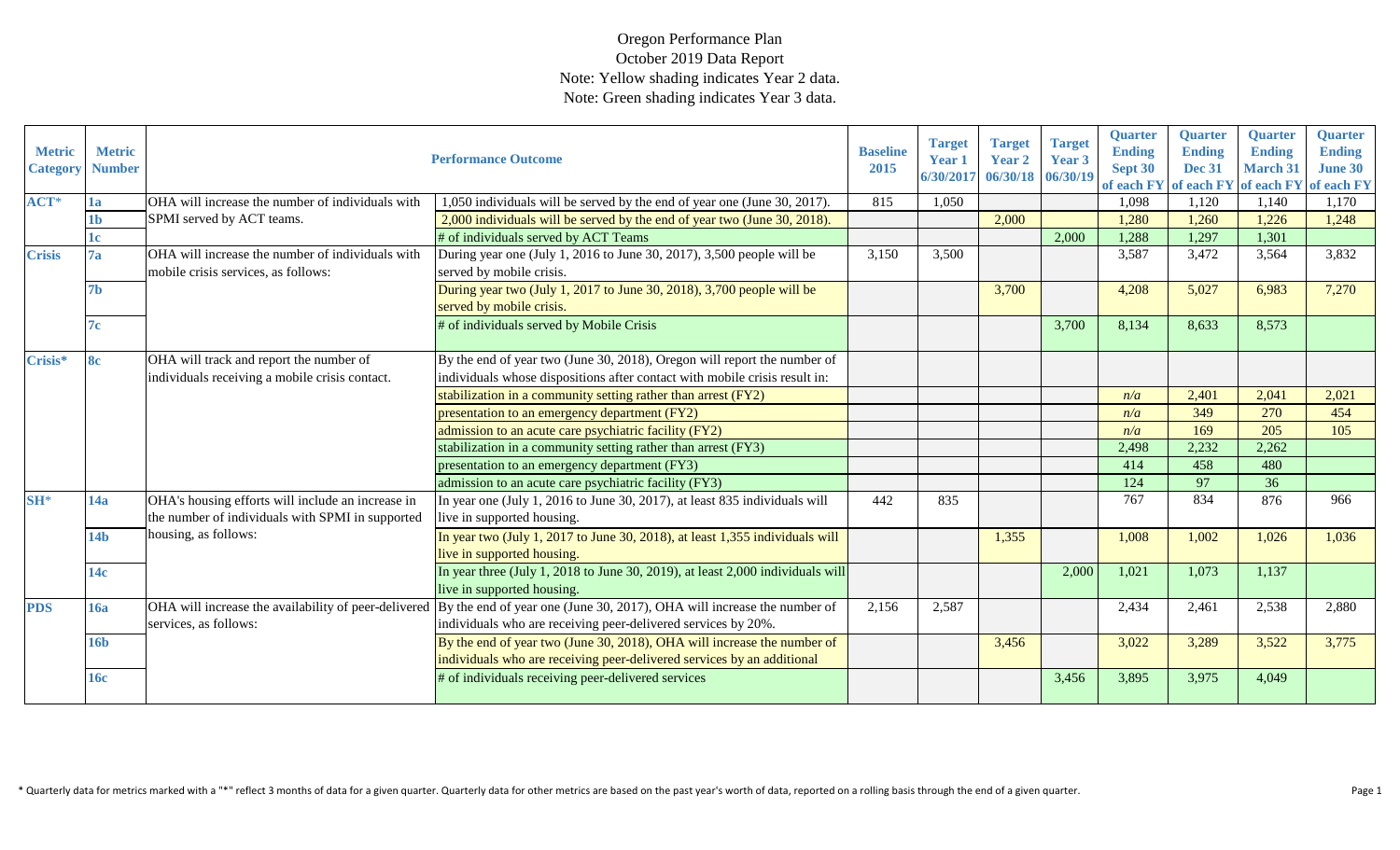| <b>Metric</b><br><b>Category</b> | <b>Metric</b><br><b>Number</b> |                                                                                                               | <b>Performance Outcome</b>                                                                                                                                                                                                 | <b>Baseline</b><br>2015              | <b>Target</b><br>Year 1<br>6/30/2017 | <b>Target</b><br>Year 2<br>06/30/18 | <b>Target</b><br>Year 3<br>06/30/19 | <b>Quarter</b><br><b>Ending</b><br>Sept 30<br>of each FY | <b>Quarter</b><br><b>Ending</b><br><b>Dec 31</b><br>of each FY | Quarter<br><b>Ending</b><br><b>March 31</b><br>of each FY | <b>Quarter</b><br><b>Ending</b><br><b>June 30</b><br>of each FY |
|----------------------------------|--------------------------------|---------------------------------------------------------------------------------------------------------------|----------------------------------------------------------------------------------------------------------------------------------------------------------------------------------------------------------------------------|--------------------------------------|--------------------------------------|-------------------------------------|-------------------------------------|----------------------------------------------------------|----------------------------------------------------------------|-----------------------------------------------------------|-----------------------------------------------------------------|
| <b>OSH</b>                       | 20a                            | Discharge from OSH will occur as soon as an<br>individual is ready to return to the community, as<br>follows: | By the end of year one (June 30, 2017), 75% of individuals who are Ready<br>to Place/Ready to Transition will be discharged within 30 calendar days of<br>placement on that list.                                          | 51.7%                                | 75.0%                                |                                     |                                     | 55.4%                                                    | 59.6%                                                          | 61.6%                                                     | 61.3%                                                           |
|                                  | 20 <sub>b</sub>                |                                                                                                               | By the end of year two (June 30, 2018), 85% of individuals who are Ready<br>to Place/Ready to Transition will be discharged within 25 calendar days of<br>placement on that list.                                          | 41.6%                                | n/a                                  | 85.0%                               |                                     | 53.9%                                                    | 49.0%                                                          | 47.1%                                                     | 48.4%                                                           |
|                                  | 20c                            |                                                                                                               | By the end of year three (June 30, 2019), 90% of individuals who are<br>Ready to Place/Ready to Transition will be discharged within 20 calendar<br>days of placement on that list.                                        | 30.1%                                |                                      |                                     | 90.0%                               | 45.3%                                                    | 46.4%                                                          | 46.4%                                                     |                                                                 |
|                                  | 20e                            |                                                                                                               | OSH will track and report discharges that are extended to and occur on the<br>business day following a weekend day or holiday. (FY1)                                                                                       | <b>Baseline</b><br>Not<br>Applicable | Measure<br>without<br>Target         |                                     |                                     | $\theta$                                                 |                                                                |                                                           |                                                                 |
|                                  |                                |                                                                                                               | OSH will track and report discharges that are extended to and occur on the<br>business day following a weekend day or holiday. (FY2)                                                                                       |                                      |                                      |                                     |                                     | 5 <sup>5</sup>                                           | $\overline{2}$                                                 | $\mathfrak{Z}$                                            |                                                                 |
|                                  |                                |                                                                                                               | OSH will track and report discharges that are extended to and occur on the<br>business day following a weekend day or holiday. (FY3)                                                                                       |                                      |                                      |                                     |                                     |                                                          |                                                                | $\overline{2}$                                            |                                                                 |
| <b>OSH</b>                       | 24                             |                                                                                                               | At the end of year one (June 30, 2017), OSH will discharge 90% of<br>individuals within 120 days of admission. (FY1)                                                                                                       | 37.8%                                | 90.0%                                |                                     |                                     | 41.5%                                                    | 41.7%                                                          | 46.4%                                                     | 46.9%                                                           |
|                                  |                                |                                                                                                               | At the end of year one (June 30, 2017), OSH will discharge 90% of<br>individuals within 120 days of admission. (FY2)                                                                                                       |                                      |                                      | 90.0%                               |                                     | 46.5%                                                    | 47.8%                                                          | 48.6%                                                     | 54.1%                                                           |
|                                  |                                |                                                                                                               | The percentage of individuals discharged withing 120 days of admission                                                                                                                                                     |                                      |                                      |                                     | 90.0%                               | 58.0%                                                    | 60.4%                                                          | 61.1%                                                     |                                                                 |
| <b>ACUTE*</b> 29a                |                                |                                                                                                               | By the end of year one, (June 30, 2017), 60% of individuals discharged<br>from an acute care psychiatric facility will receive a warm handoff to a<br>community case manager, peer bridger, or other community provider.   | <b>Baseline</b><br>Not<br>Applicable | 60%                                  |                                     |                                     |                                                          | Not Available                                                  |                                                           |                                                                 |
|                                  | 29 <sub>b</sub>                |                                                                                                               | By the end of year two, (June 30, 2018), 75% of individuals discharged<br>from an acute care psychiatric facility will receive a warm handoff to a<br>community case manager, peer bridger, or other community provider.   |                                      |                                      | 75.0%                               |                                     | 21.4%                                                    | 27.7%                                                          | 29.6%                                                     | 27.7%                                                           |
|                                  | 29c                            |                                                                                                               | By the end of year three, (June 30, 2019), 85% of individuals discharged<br>from an acute care psychiatric facility will receive a warm handoff to a<br>community case manager, peer bridger, or other community provider. |                                      |                                      |                                     | 85.0%                               | 26.0%                                                    | 30.0%                                                          | 36.9%                                                     |                                                                 |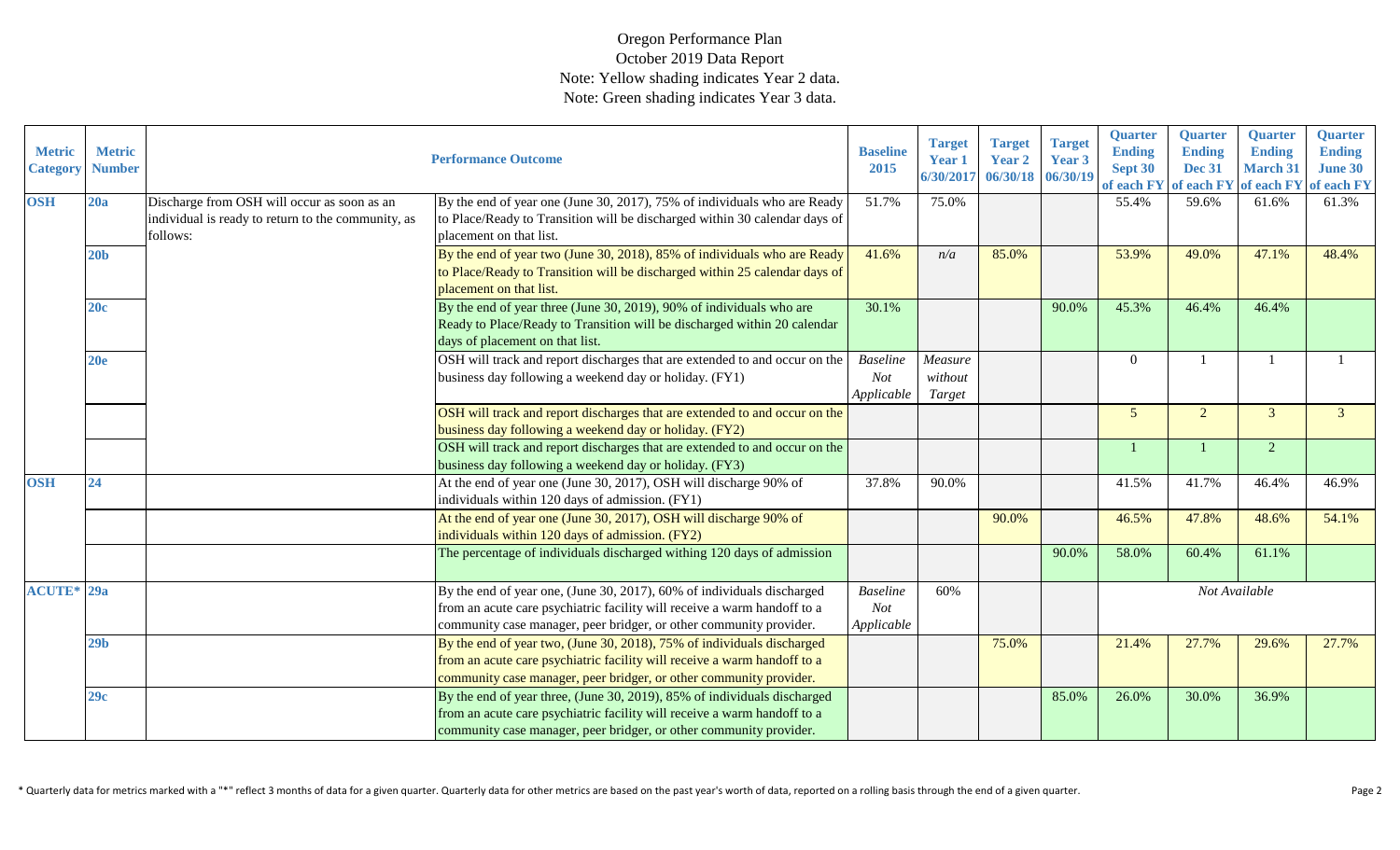| <b>Metric</b><br><b>Category</b> | <b>Metric</b><br><b>Number</b> | <b>Performance Outcome</b>                                                                                                                                                             | <b>Baseline</b><br>2015 | <b>Target</b><br><b>Year 1</b><br>6/30/2017 | <b>Target</b><br><b>Year 2</b><br>06/30/18 06/30/19 | <b>Target</b><br>Year 3      | <b>Quarter</b><br><b>Ending</b><br>Sept 30<br>of each FY | <b>Quarter</b><br><b>Ending</b><br><b>Dec 31</b><br>of each FY | <b>Quarter</b><br><b>Ending</b><br><b>March 31</b><br>of each FY | <b>Quarter</b><br><b>Ending</b><br><b>June 30</b><br>of each FY |
|----------------------------------|--------------------------------|----------------------------------------------------------------------------------------------------------------------------------------------------------------------------------------|-------------------------|---------------------------------------------|-----------------------------------------------------|------------------------------|----------------------------------------------------------|----------------------------------------------------------------|------------------------------------------------------------------|-----------------------------------------------------------------|
| <b>ACUTE</b>                     | 30                             | OHA will continue to require that individuals receive a follow up visit<br>with a community mental health provider within 7 days of discharge, and<br>OHA will report this data. (FY1) | 79.4%                   | Measure<br>without<br>Target                |                                                     |                              | 71.5%                                                    | 72.0%                                                          | 73.0%                                                            | 74.20%                                                          |
|                                  |                                | OHA will continue to require that individuals receive a follow up visit<br>with a community mental health provider within 7 days of discharge, and<br>OHA will report this data. (FY2) |                         |                                             | Measure<br>without<br>Target                        |                              | 75.7%                                                    | 77.8%                                                          | 77.2%                                                            | 76.7%                                                           |
|                                  |                                | % of individuals receiving a follow up visit with community mental health<br>provider within 7 days of discharge.                                                                      |                         |                                             |                                                     | Measure<br>without<br>Target | 75.7%                                                    | 74.1%                                                          | 74.2%                                                            |                                                                 |
| <b>ACUTE</b>                     | 31a                            | OHA will monitor and report the 30 day rates of readmission, by acute<br>care psychiatric facility. (FY1)                                                                              | 9.2%                    | Measure<br>without<br>Target                |                                                     |                              | 10.9%                                                    | 11.1%                                                          | 10.3%                                                            | 10.60%                                                          |
|                                  |                                | OHA will monitor and report the 30 day rates of readmission, by acute<br>care psychiatric facility. (FY2)                                                                              |                         |                                             | <b>Measure</b><br>without<br>Target                 |                              | 11.0%                                                    | 10.8%                                                          | 11.8%                                                            | 12.2%                                                           |
|                                  |                                | 30 day rates of readmission.                                                                                                                                                           |                         |                                             |                                                     | Measure<br>without<br>Target | 12.0%                                                    | 11.6%                                                          | 11.2%                                                            |                                                                 |
|                                  |                                | OHA will monitor and report the 180 day rates of readmission, by acute<br>care psychiatric facility. (FY1)                                                                             | 21.3%                   | Measure<br>without<br>Target                |                                                     |                              | 22.6%                                                    | 22.6%                                                          | 22.7%                                                            | 22.80%                                                          |
|                                  |                                | OHA will monitor and report the 180 day rates of readmission, by acute<br>care psychiatric facility. (FY2)                                                                             |                         |                                             | <b>Measure</b><br>without<br>Target                 |                              | 23.8%                                                    | 22.9%                                                          | 23.4%                                                            | 24.0%                                                           |
|                                  |                                | 180 day rates of readmission.                                                                                                                                                          |                         |                                             |                                                     | Measure<br>without<br>Target | 23.5%                                                    | 23.5%                                                          | 22.4%                                                            |                                                                 |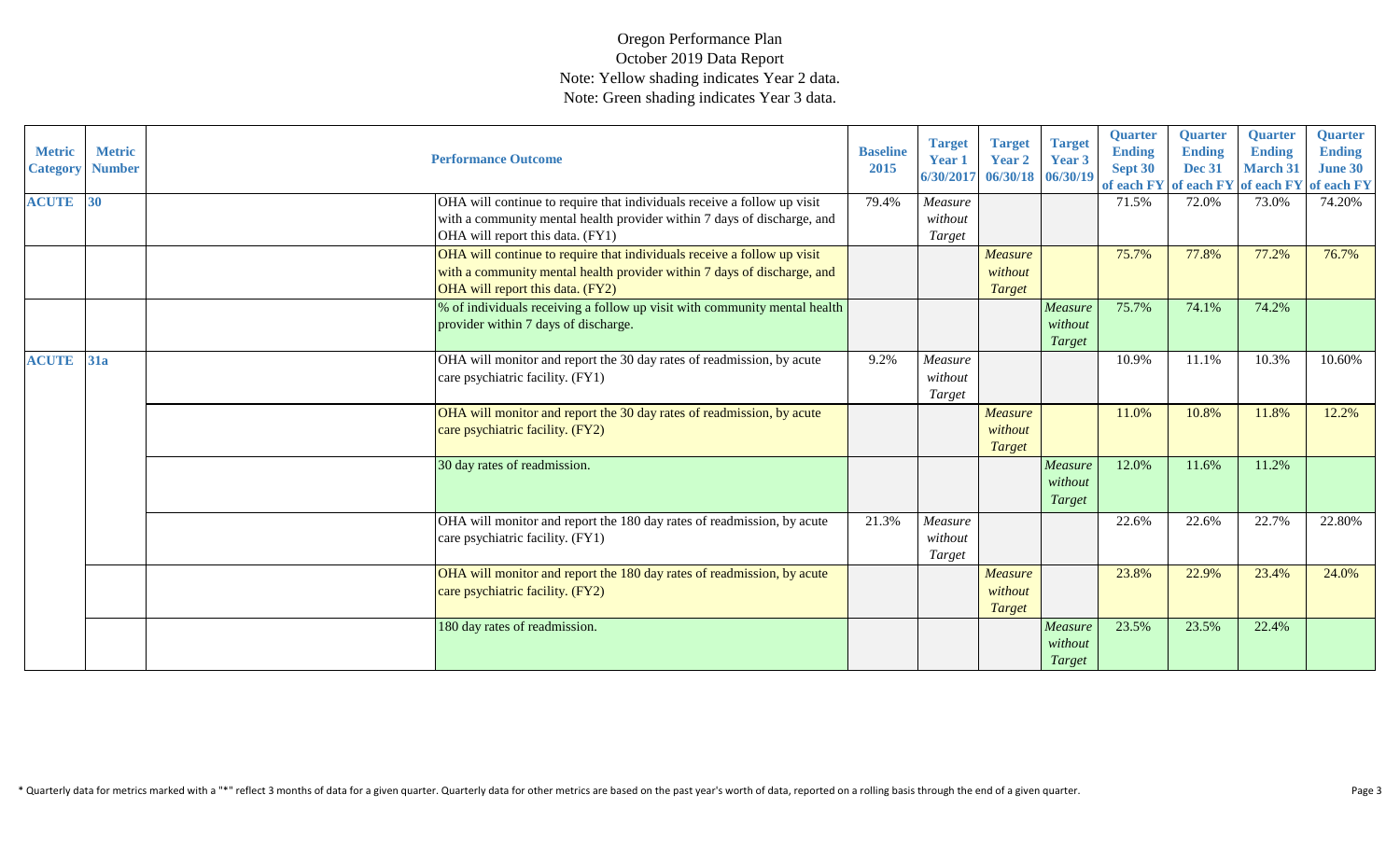| <b>Metric</b><br><b>Category</b> | <b>Metric</b><br><b>Number</b> | <b>Performance Outcome</b>                                                                                                       | <b>Baseline</b><br>2015                     | <b>Target</b><br><b>Year 1</b><br>6/30/2017 | <b>Target</b><br>Year 2<br>06/30/18 06/30/19 | <b>Target</b><br>Year 3        | <b>Quarter</b><br><b>Ending</b><br>Sept 30 | <b>Quarter</b><br><b>Ending</b><br><b>Dec 31</b> | <b>Quarter</b><br><b>Ending</b><br><b>March 31</b><br>of each FY of each FY of each FY of each FY | <b>Quarter</b><br><b>Ending</b><br>June 30 |
|----------------------------------|--------------------------------|----------------------------------------------------------------------------------------------------------------------------------|---------------------------------------------|---------------------------------------------|----------------------------------------------|--------------------------------|--------------------------------------------|--------------------------------------------------|---------------------------------------------------------------------------------------------------|--------------------------------------------|
| <b>ACUTE</b>                     | 31b<br>32                      | Two or more readmissions to acute care psychiatric hospital in a six month<br>period. (FY1)                                      | <b>Baseline</b><br><b>Not</b><br>Applicable | Data for<br>Process<br>Measure              |                                              |                                | n/a                                        | 346                                              | 280                                                                                               | 284                                        |
|                                  |                                | Two or more readmissions to acute care psychiatric hospital in a six month<br>period. (FY2)                                      |                                             |                                             | Data for<br><b>Process</b><br><b>Measure</b> |                                | 305                                        | 314                                              | 291                                                                                               | 302                                        |
|                                  |                                | Two or more readmissions to acute care psychiatric hospital in a six month<br>period. (FY3)                                      |                                             |                                             |                                              | Data for<br>Process<br>Measure | 315                                        | 302                                              | 277                                                                                               |                                            |
| <b>ACUTE</b>                     | 35                             | OHA will measure the average length of stay of individuals with SPMI in<br>acute care psychiatric facilities, by hospital. (FY1) | 8.9                                         | Measure<br>without<br>Target                |                                              |                                | 9.6                                        | 9.6                                              | 11.0                                                                                              | 11.24                                      |
|                                  |                                | OHA will measure the average length of stay of individuals with SPMI in<br>acute care psychiatric facilities, by hospital. (FY2) | n/a                                         | n/a                                         | <b>Measure</b><br>without<br><b>Target</b>   |                                | 11.5                                       | 11.4                                             | 11.2                                                                                              | 11.16                                      |
|                                  |                                | OHA will measure the average length of stay of individuals with SPMI in<br>acute care psychiatric facilities, by hospital. (FY3) |                                             |                                             |                                              | Measure<br>without<br>Target   | 10.8                                       | 10.8                                             | 10.5                                                                                              |                                            |
|                                  | 35                             | OHA will also report the number of individuals with SPMI in each facility<br>whose length of stay exceeds 20 days. (FY1)         | 385                                         | Measure<br>without<br>Target                |                                              |                                | 435                                        | 423                                              | 459                                                                                               | 475                                        |
|                                  |                                | OHA will also report the number of individuals with SPMI in each facility<br>whose length of stay exceeds 20 days. (FY2)         |                                             |                                             | <b>Measure</b><br>without<br><b>Target</b>   |                                | 534                                        | 529                                              | 509                                                                                               | 518                                        |
|                                  |                                | OHA will also report the number of individuals with SPMI in each facility<br>whose length of stay exceeds 20 days. (FY3)         |                                             |                                             |                                              | Measure<br>without<br>Target   | 470                                        | 464                                              | 423                                                                                               |                                            |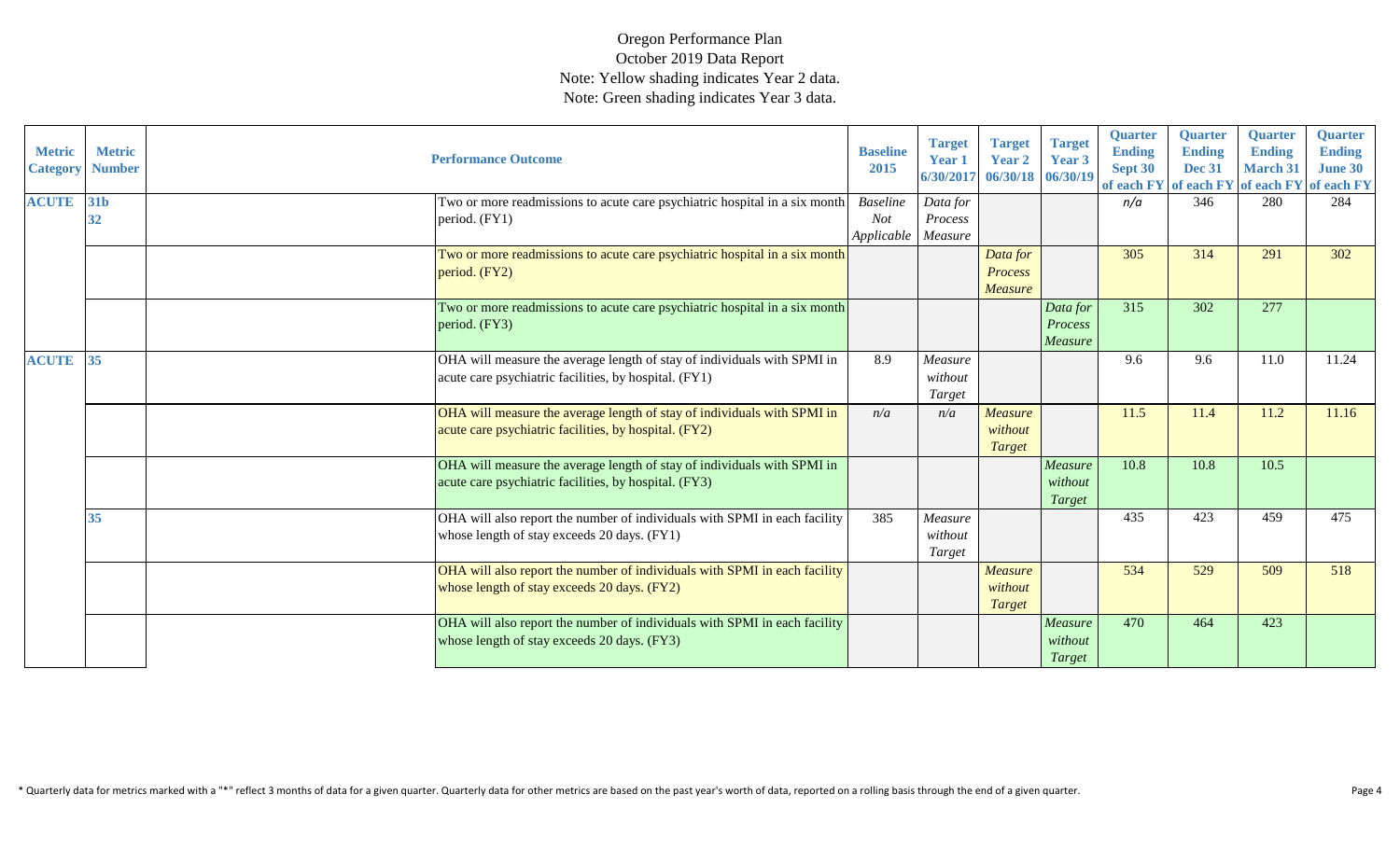| <b>Metric</b><br><b>Category</b> | <b>Metric</b><br><b>Number</b> |                                                     | <b>Performance Outcome</b>                                                 | <b>Baseline</b><br>2015 | <b>Target</b><br><b>Year 1</b><br>6/30/2017 | <b>Target</b><br>Year 2<br>06/30/18 | <b>Target</b><br>Year 3<br>06/30/19 | <b>Quarter</b><br><b>Ending</b><br>Sept 30<br>of each FY | <b>Quarter</b><br><b>Ending</b><br><b>Dec 31</b><br>of each FY of each FY of each FY | <b>Quarter</b><br><b>Ending</b><br><b>March 31</b> | <b>Quarter</b><br><b>Ending</b><br><b>June 30</b> |
|----------------------------------|--------------------------------|-----------------------------------------------------|----------------------------------------------------------------------------|-------------------------|---------------------------------------------|-------------------------------------|-------------------------------------|----------------------------------------------------------|--------------------------------------------------------------------------------------|----------------------------------------------------|---------------------------------------------------|
| ED                               | 40a                            | OHA will reduce recidivism to emergency             | OHA will monitor the number of individuals with SPMI with two or more      | 1,067                   | Measure                                     |                                     |                                     | 924                                                      | 919                                                                                  | 865                                                | 834                                               |
|                                  |                                | departments for the psychiatric purposes, by taking | readmissions to an emergency department for psychiatric reasons in a six   |                         | without                                     |                                     |                                     |                                                          |                                                                                      |                                                    |                                                   |
|                                  |                                | the following steps:                                | month period, by CCO (previously stated by hospital). (FY1)                |                         | Target                                      |                                     |                                     |                                                          |                                                                                      |                                                    |                                                   |
|                                  |                                |                                                     | OHA will monitor the number of individuals with SPMI with two or more      |                         |                                             | <b>Measure</b>                      |                                     | 828                                                      | 935                                                                                  | 838                                                | 622                                               |
|                                  |                                |                                                     | readmissions to an emergency department for psychiatric reasons in a six   |                         |                                             | without                             |                                     |                                                          |                                                                                      |                                                    |                                                   |
|                                  |                                |                                                     | month period, by CCO (previously stated by hospital). (FY2)                |                         |                                             | Target                              |                                     |                                                          |                                                                                      |                                                    |                                                   |
|                                  |                                |                                                     | OHA will monitor the number of individuals with SPMI with two or more      |                         |                                             |                                     | Measure                             | 765                                                      | 717                                                                                  | 513                                                |                                                   |
|                                  |                                |                                                     | readmissions to an emergency department for psychiatric reasons in a six   |                         |                                             |                                     | without                             |                                                          |                                                                                      |                                                    |                                                   |
|                                  |                                |                                                     | month period, by CCO (previously stated by hospital). (FY3)                |                         |                                             |                                     | Target                              |                                                          |                                                                                      |                                                    |                                                   |
| ED                               | 41a                            | OHA will reduce the rate of visits to general       | By the end of year one (June 30, 2017), there will be a 10% reduction from | 1.5                     | 1.4                                         |                                     |                                     | 2.0                                                      | 2.1                                                                                  | 2.0                                                | 2.0                                               |
|                                  |                                | emergency departments by individuals with SPMI      | the baseline.                                                              |                         |                                             |                                     |                                     |                                                          |                                                                                      |                                                    |                                                   |
|                                  | 41 <b>b</b>                    | for mental health reasons, as follows:              | By the end of year two (June 30, 2018), there will be a 20% reduction from |                         |                                             | 1.2                                 |                                     | 1.97                                                     | 1.9                                                                                  | 1.82                                               | 1.79                                              |
|                                  |                                | (excludes Unity)                                    | the baseline.                                                              |                         |                                             |                                     |                                     |                                                          |                                                                                      |                                                    |                                                   |
|                                  | <b>41c</b>                     |                                                     | **Rate of visits to general emergency departments                          |                         |                                             |                                     | 1.2                                 | 1.61                                                     | 1.37                                                                                 | 1.36                                               |                                                   |
| ED                               | 43                             | OHA is working with hospitals to determine a        | OHA will begin reporting this information in July 2017, and will provide   |                         |                                             |                                     |                                     | Not Available                                            |                                                                                      |                                                    |                                                   |
|                                  |                                | strategy for collecting data regarding individuals  | data by quarter thereafter. OHA will report this information by region.    |                         |                                             |                                     |                                     |                                                          |                                                                                      |                                                    |                                                   |
|                                  |                                | with SPMI who are in emergency departments for      | OHA will pursue efforts to encourage reporting on a hospital-by-hospital   |                         |                                             |                                     |                                     |                                                          |                                                                                      |                                                    |                                                   |
|                                  |                                | longer than 23 hours.                               | basis.                                                                     |                         |                                             |                                     |                                     |                                                          |                                                                                      |                                                    |                                                   |
| $SE*$                            | 45a                            |                                                     | The number of individuals with SPMI who receive supported employment       | <b>Baseline</b>         | Measure                                     |                                     |                                     | 680                                                      | 697                                                                                  | 628                                                | 757                                               |
|                                  |                                |                                                     | services who are employed in competitive integrated employment (FY1)       | Not                     | without                                     |                                     |                                     |                                                          |                                                                                      |                                                    |                                                   |
|                                  |                                |                                                     |                                                                            | Applicable              | Target                                      |                                     |                                     |                                                          |                                                                                      |                                                    |                                                   |
|                                  |                                |                                                     | The number of individuals with SPMI who receive supported employment       |                         |                                             | <b>Measure</b>                      |                                     | 749                                                      | 756                                                                                  | 731                                                | 762                                               |
|                                  |                                |                                                     | services who are employed in competitive integrated employment (FY2)       |                         |                                             | without                             |                                     |                                                          |                                                                                      |                                                    |                                                   |
|                                  |                                |                                                     |                                                                            |                         |                                             | <b>Target</b>                       |                                     |                                                          |                                                                                      |                                                    |                                                   |
|                                  |                                |                                                     | The number of individuals with SPMI who receive supported employment       |                         |                                             |                                     | Measure                             | 791                                                      | 770                                                                                  | 730                                                |                                                   |
|                                  |                                |                                                     | services who are employed in competitive integrated employment (FY3)       |                         |                                             |                                     | without                             |                                                          |                                                                                      |                                                    |                                                   |
|                                  |                                |                                                     |                                                                            |                         |                                             |                                     | Target                              |                                                          |                                                                                      |                                                    |                                                   |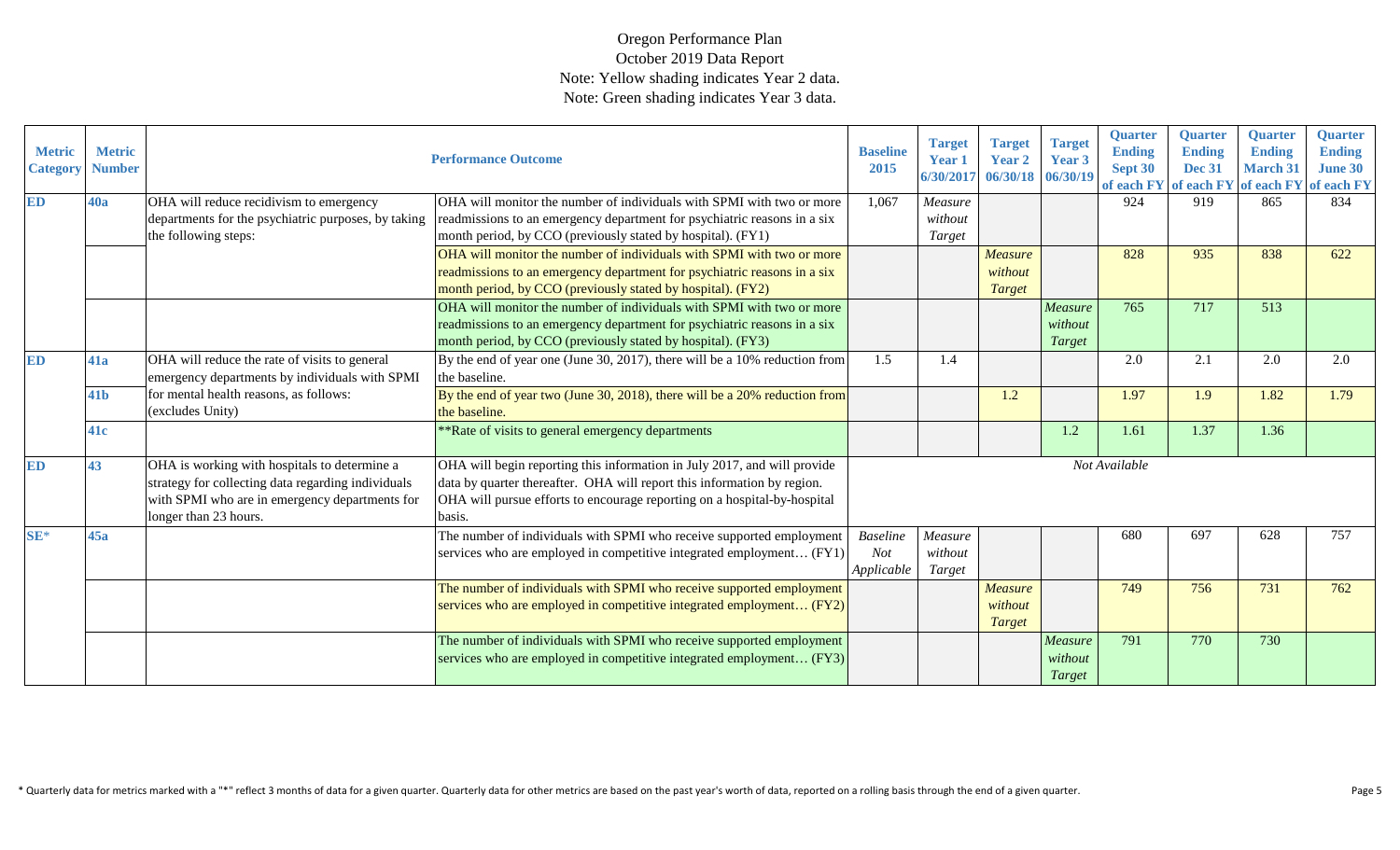| <b>Metric</b><br><b>Category</b> | <b>Metric</b><br><b>Number</b> |                                                    | <b>Performance Outcome</b>                                                                                                               | <b>Baseline</b><br>2015 | <b>Target</b><br>Year 1<br>6/30/2017 | <b>Target</b><br><b>Year 2</b><br>06/30/18 06/30/19 | <b>Target</b><br>Year 3 | <b>Quarter</b><br><b>Ending</b><br>Sept 30 | <b>Quarter</b><br><b>Ending</b><br><b>Dec 31</b> | <b>Quarter</b><br><b>Ending</b><br><b>March 31</b><br>of each FY of each FY of each FY of each FY | <b>Ouarter</b><br><b>Ending</b><br><b>June 30</b> |
|----------------------------------|--------------------------------|----------------------------------------------------|------------------------------------------------------------------------------------------------------------------------------------------|-------------------------|--------------------------------------|-----------------------------------------------------|-------------------------|--------------------------------------------|--------------------------------------------------|---------------------------------------------------------------------------------------------------|---------------------------------------------------|
| $SE*$                            | 45 <sub>b</sub>                |                                                    | The number of individuals with SPMI who no longer receive supported                                                                      | <b>Baseline</b>         | Measure                              |                                                     |                         | 114                                        | 115                                              | 164                                                                                               | 110                                               |
|                                  |                                |                                                    | employment services and are employed without currently receiving                                                                         | <b>Not</b>              | without                              |                                                     |                         |                                            |                                                  |                                                                                                   |                                                   |
|                                  |                                |                                                    | supportive services from a supported employment specialist (but who may <i>Applicable</i>                                                |                         | Target                               |                                                     |                         |                                            |                                                  |                                                                                                   |                                                   |
|                                  |                                |                                                    | rely upon natural and other supports). (FY1)                                                                                             |                         |                                      |                                                     |                         |                                            |                                                  |                                                                                                   |                                                   |
|                                  |                                |                                                    | The number of individuals with SPMI who no longer receive supported                                                                      |                         |                                      | <b>Measure</b>                                      |                         | 121                                        | 127                                              | 139                                                                                               | 137                                               |
|                                  |                                |                                                    | employment services and are employed without currently receiving                                                                         |                         |                                      | without                                             |                         |                                            |                                                  |                                                                                                   |                                                   |
|                                  |                                |                                                    | supportive services from a supported employment specialist (but who may                                                                  |                         |                                      | Target                                              |                         |                                            |                                                  |                                                                                                   |                                                   |
|                                  |                                |                                                    | rely upon natural and other supports). (FY2)                                                                                             |                         |                                      |                                                     |                         |                                            |                                                  |                                                                                                   |                                                   |
|                                  |                                |                                                    | The number of individuals with SPMI who no longer receive supported                                                                      |                         |                                      |                                                     | Measure                 | 123                                        | 128                                              | 139                                                                                               |                                                   |
|                                  |                                |                                                    | employment services and are employed without currently receiving                                                                         |                         |                                      |                                                     | without                 |                                            |                                                  |                                                                                                   |                                                   |
|                                  |                                |                                                    | supportive services from a supported employment specialist (but who may                                                                  |                         |                                      |                                                     | Target                  |                                            |                                                  |                                                                                                   |                                                   |
|                                  |                                |                                                    | rely upon natural and other supports). (FY3)                                                                                             |                         |                                      |                                                     |                         |                                            |                                                  |                                                                                                   |                                                   |
| <b>SRTF</b>                      | 49b(i)                         |                                                    | OHA will seek to reduce the length of stay of civilly $\vert$ By the end of year one (June 30, 2017), there will be a 10% reduction from | 638.0                   | 574.2                                |                                                     |                         | 409.1                                      | 552.8                                            | 543.5                                                                                             | 553                                               |
|                                  |                                | committed individuals in secure residential        | the baseline. (Mean)                                                                                                                     |                         |                                      |                                                     |                         |                                            |                                                  |                                                                                                   |                                                   |
|                                  | $49b$ (ii)                     | treatment facilities, as follows:                  | By the end of year two (June 30, 2018), there will be a 20% reduction from                                                               |                         |                                      | 510.2                                               |                         | 449.7                                      | 501.8                                            | 663.2                                                                                             | 676.0                                             |
|                                  |                                |                                                    | the baseline.                                                                                                                            |                         |                                      |                                                     |                         |                                            |                                                  |                                                                                                   |                                                   |
|                                  |                                |                                                    | Length of stay of civilly committed individuals in secure residential                                                                    |                         |                                      |                                                     | 510.2                   | 664.8                                      | 673.6                                            | 664.7                                                                                             |                                                   |
|                                  |                                |                                                    | treatment (FY3)                                                                                                                          |                         |                                      |                                                     |                         |                                            |                                                  |                                                                                                   |                                                   |
| <b>SRTF</b>                      | 49c                            | OHA will regularly report on the number of civilly | Starting with year two of this Plan (July 1, 2017), OHA will collect data                                                                |                         |                                      |                                                     |                         | See Attachment F                           |                                                  |                                                                                                   |                                                   |
|                                  |                                | committed individuals in SRTFs, their lengths of   | identifying the type of, and the placement to which they are discharged.                                                                 |                         |                                      |                                                     |                         |                                            |                                                  |                                                                                                   |                                                   |
|                                  |                                | stay, and the number of individuals who are        |                                                                                                                                          |                         |                                      |                                                     |                         |                                            |                                                  |                                                                                                   |                                                   |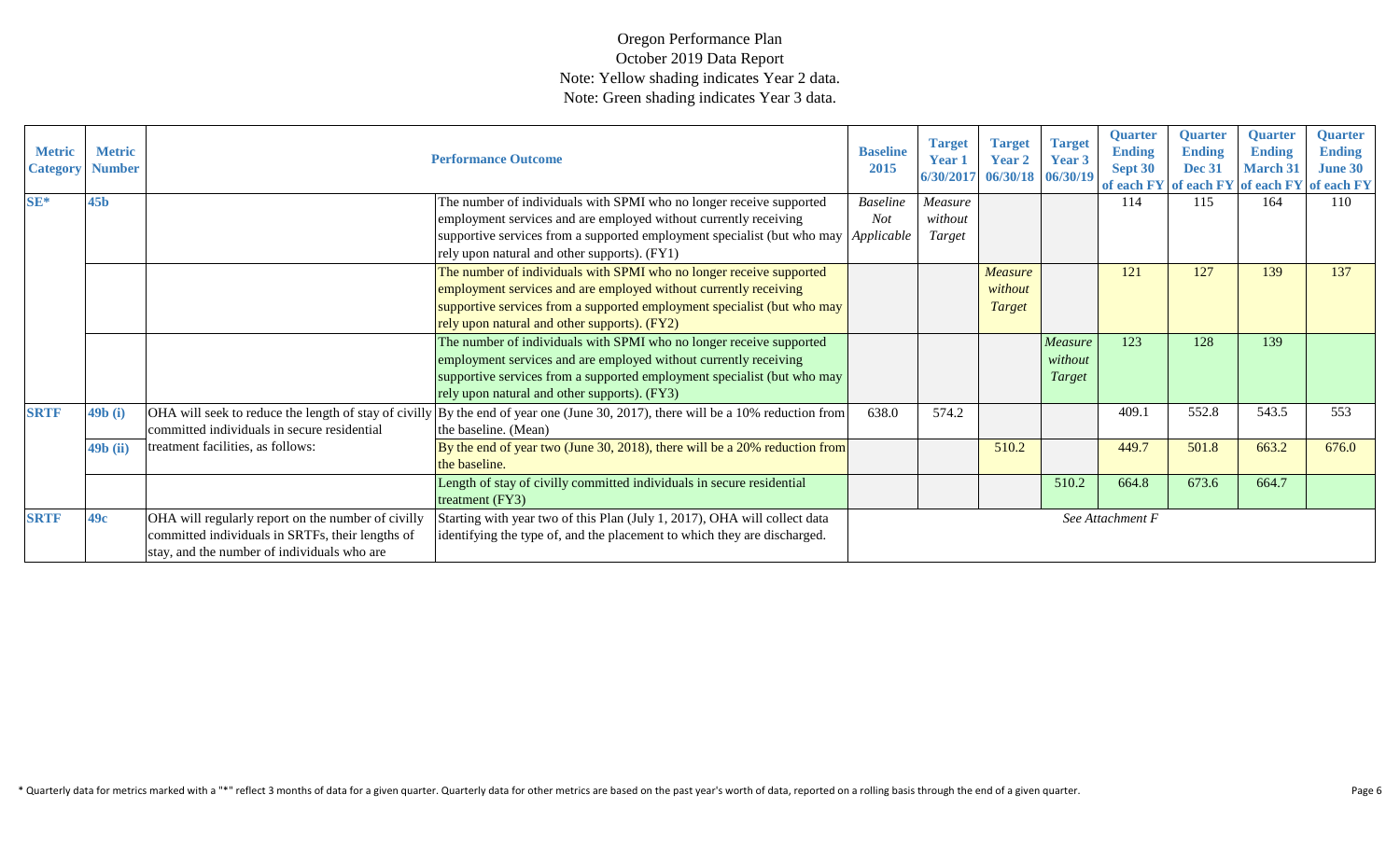| <b>Metric</b><br><b>Category</b> | <b>Metric</b><br><b>Number</b> | <b>Performance Outcome</b>                                                                                                                    | <b>Baseline</b><br>2015                     | <b>Target</b><br>Year 1<br>6/30/2017 | <b>Target</b><br><b>Year 2</b><br>06/30/18 06/30/19 | <b>Target</b><br>Year 3      | <b>Quarter</b><br><b>Ending</b><br>Sept 30<br>of each FY | <b>Quarter</b><br><b>Ending</b><br><b>Dec 31</b> | <b>Quarter</b><br><b>Ending</b><br><b>March 31</b><br>of each FY of each FY of each FY | <b>Quarter</b><br><b>Ending</b><br><b>June 30</b> |
|----------------------------------|--------------------------------|-----------------------------------------------------------------------------------------------------------------------------------------------|---------------------------------------------|--------------------------------------|-----------------------------------------------------|------------------------------|----------------------------------------------------------|--------------------------------------------------|----------------------------------------------------------------------------------------|---------------------------------------------------|
| $\mathbf{CJD}^*$                 | 52a                            | OHA will continue to report the number of individuals with SPMI<br>receiving jail diversion services. (FY1)                                   | <b>Baseline</b><br>Not<br>Applicable        | Measure<br>without<br>Target         |                                                     |                              | 1,553                                                    | 1,610                                            | 1,736                                                                                  | 2,499                                             |
|                                  |                                | OHA will continue to report the number of individuals with SPMI<br>receiving jail diversion services. (FY2)                                   | n/a                                         | n/a                                  | <b>Measure</b><br>without<br><b>Target</b>          |                              | 1,822                                                    | 1,766                                            | 1,884                                                                                  | 2,086                                             |
|                                  |                                | Number of individuals with SPMI receiving jail diversion services. (FY3)                                                                      |                                             |                                      |                                                     | Measure<br>without<br>Target | 1,888                                                    | 1,676                                            | 1,514                                                                                  |                                                   |
|                                  | 52a                            | OHA will continue to report the number of reported diversions. (Pre-<br>Booking) (FY1)                                                        | <b>Baseline</b><br><b>Not</b><br>Applicable | Measure<br>without<br>Target         |                                                     |                              | 284                                                      | 385                                              | 346                                                                                    | 515                                               |
|                                  |                                | OHA will continue to report the number of reported diversions. (Pre-<br><b>Booking</b> ) (FY2)                                                |                                             |                                      | <b>Measure</b><br>without<br><b>Target</b>          |                              | 356                                                      | 350                                              | 393                                                                                    | 502                                               |
|                                  |                                | Number of reported diversions. (Pre-Booking) (FY3)                                                                                            |                                             |                                      |                                                     | Measure<br>without<br>Target | 421                                                      | 398                                              | 368                                                                                    |                                                   |
|                                  | 52a                            | OHA will continue to report the number of reported diversions. (Post-<br>Booking) (FY1)                                                       | <b>Baseline</b><br>Not<br>Applicable        | Measure<br>without<br>Target         |                                                     |                              | 1,269                                                    | 1,225                                            | 1,390                                                                                  | 1,984                                             |
|                                  |                                | OHA will continue to report the number of reported diversions. (Post-<br>Booking) (FY2)                                                       |                                             |                                      | <b>Measure</b><br>without<br>Target                 |                              | 1,466                                                    | 1,416                                            | 1,491                                                                                  | 1,574                                             |
|                                  |                                | Number of reported diversions. (Post-Booking) (FY3)                                                                                           |                                             |                                      |                                                     | Measure<br>without<br>Target | 1,396                                                    | 1,278                                            | 1,146                                                                                  |                                                   |
|                                  | 52d                            | As of July 2016, OHA will track arrests of individuals with SPMI who are<br>enrolled in services and will provide data by quarter thereafter. | <b>Baseline</b><br><b>Not</b><br>Applicable |                                      |                                                     |                              |                                                          | Data Not Available                               |                                                                                        |                                                   |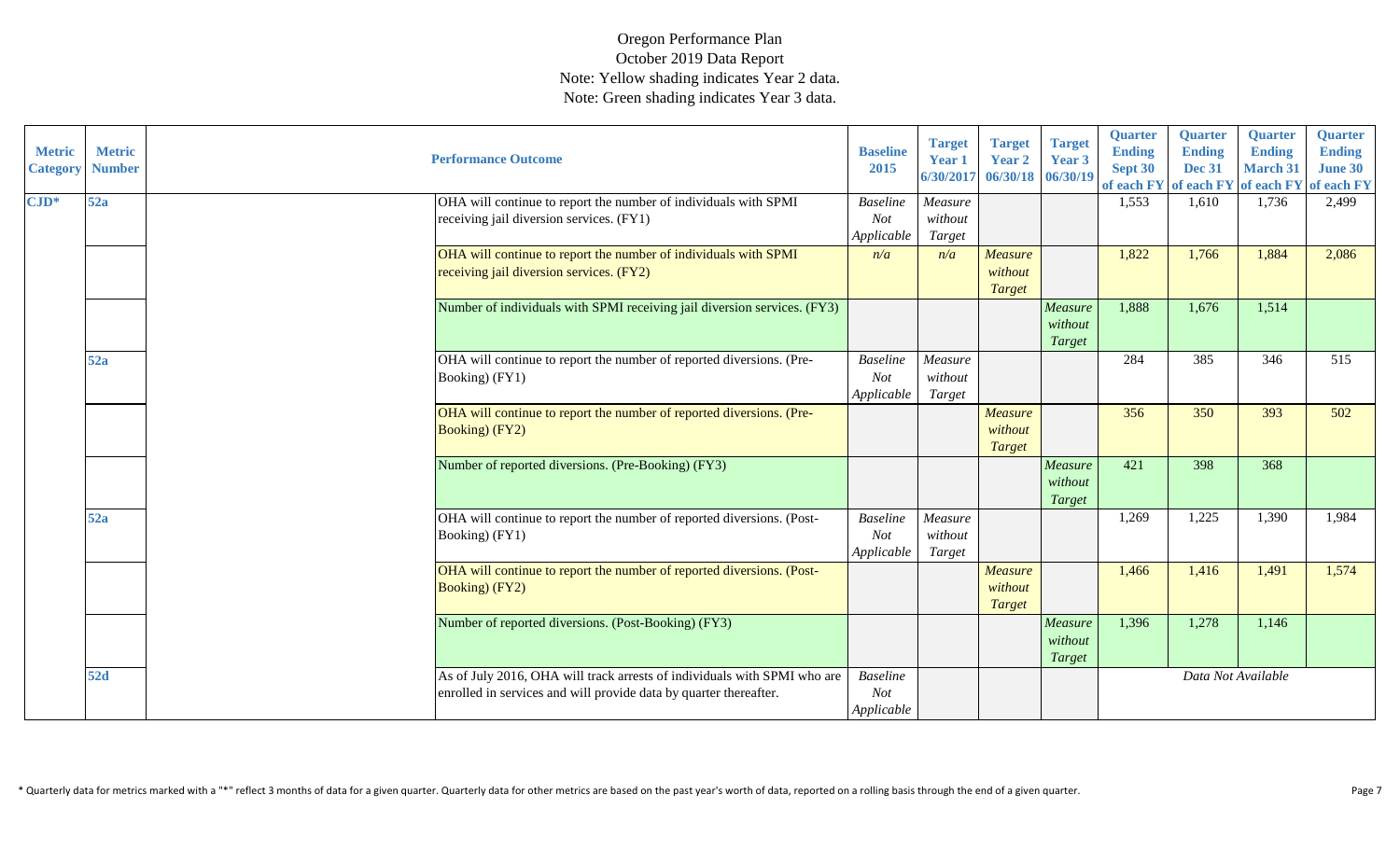## **Appendix C**

### **Rates of Readmission by Acute Care Facility (31a-b)**

### **2019 Q1 (April 1, 2018 – March 31, 2019)**

| <b>Acute Care Psychiatric Hospital</b>                        | <b>Location</b> | $30$ -day | $180$ -day |
|---------------------------------------------------------------|-----------------|-----------|------------|
| <b>Asante Rogue Regional Medical Center</b><br>(Rogue Valley) | Medford         | 9.6%      | 19.8%      |
| Bay Area Hospital                                             | Coos Bay        | 11.2%     | 20.5%      |
| Good Samaritan Regional Medical Center                        | Corvallis       | 8.5%      | 16.1%      |
| Unity/Legacy Emmanuel Medical Center                          | Portland        | 12.9%     | 26.4%      |
| Peace Health - Sacred Heart Medical Center                    | Eugene          | 12.7%     | 23.9%      |
| <b>Providence Portland Medical Center</b>                     | Portland        | 11.0%     | 22.6%      |
| Providence St. Vincent Medical Center                         | Portland        | 12.0%     | 20.8%      |
| Salem Hospital                                                | Salem           | 9.0%      | 19.8%      |
| <b>St Charles Health System Sage View</b>                     | Bend            | 10.4%     | 21.6%      |
| <b>UBH</b> of Oregon (Cedar Hills)                            | Portland        | 9.6%      | 22.4%      |
|                                                               | Total:          | 11.2%     | 22.4%      |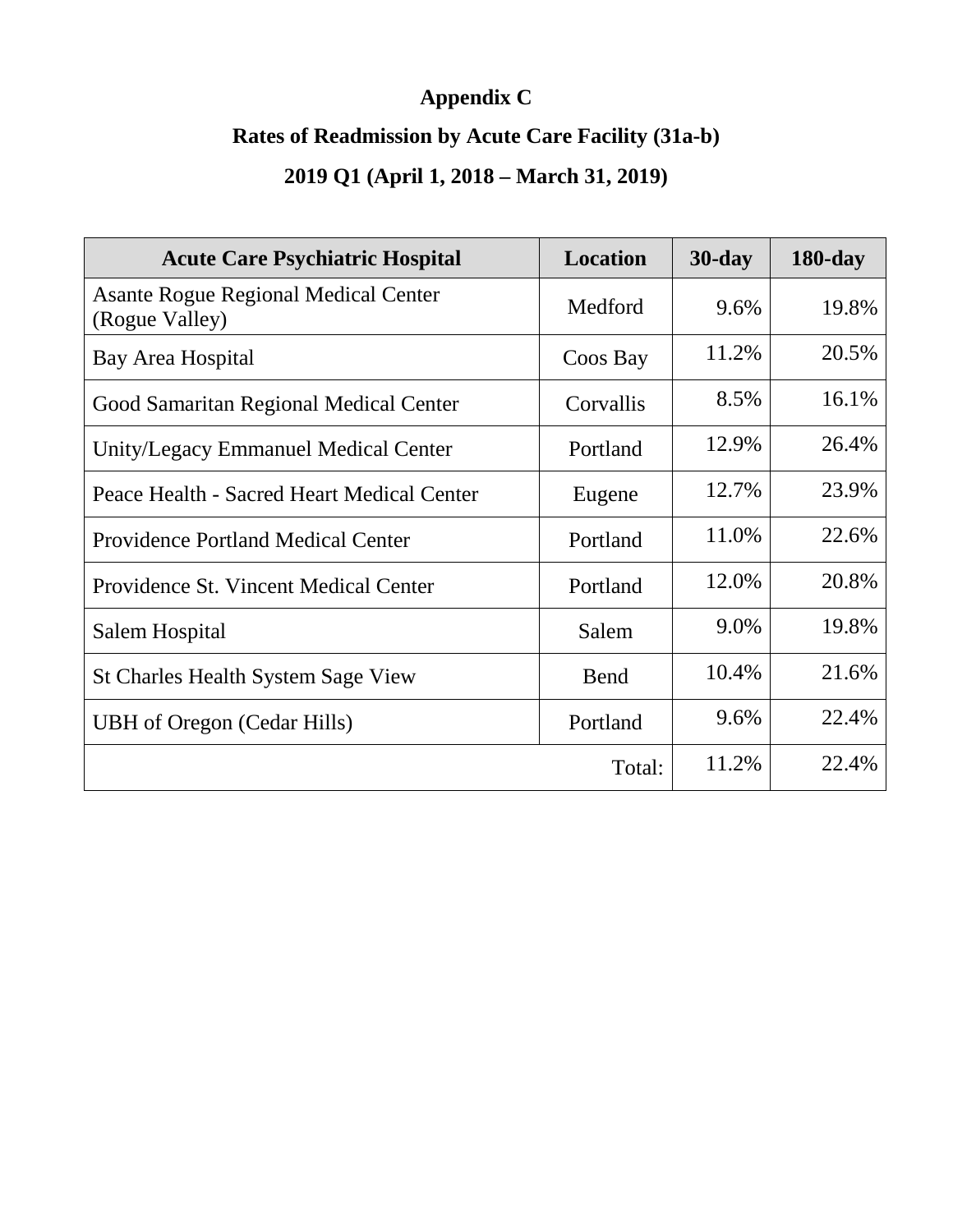### **Appendix D**

# **Average Length of Stay in Acute Care Facilities, by Facility (35)**

### **2019 Q1 (April 1, 2018 – March 31, 2019)**

| <b>Acute Care Psychiatric Hospital</b>                        | <b>Location</b> | <b>Average</b><br>Length<br>of Stay | <b>Number of</b><br><b>Individuals</b><br>whose<br>Length of<br><b>Stay</b><br>exceeds 20<br>days |
|---------------------------------------------------------------|-----------------|-------------------------------------|---------------------------------------------------------------------------------------------------|
| <b>Asante Rogue Regional Medical Center</b><br>(Rogue Valley) | Medford         | 9.5                                 | 33                                                                                                |
| <b>Bay Area Hospital</b>                                      | Coos Bay        | 7.0                                 | 6                                                                                                 |
| Good Samaritan Regional Medical Center                        | Corvallis       | 13.8                                | 36                                                                                                |
| Unity/Legacy Emmanuel Medical Center                          | Portland        | 11.9                                | 127                                                                                               |
| Peace Health - Sacred Heart Medical Center                    | Eugene          | 10.3                                | 42                                                                                                |
| <b>Providence Portland Medical Center</b>                     | Portland        | 11.8                                | 56                                                                                                |
| Providence St. Vincent Medical Center                         | Portland        | 9.3                                 | 43                                                                                                |
| Salem Hospital                                                | Salem           | 10.2                                | 23                                                                                                |
| <b>St Charles Health System Sage View</b>                     | Bend            | 8.5                                 | 19                                                                                                |
| <b>UBH</b> of Oregon (Cedar Hills)                            | Portland        | 10.6                                | 38                                                                                                |
|                                                               | Total:          | 10.54                               | 423                                                                                               |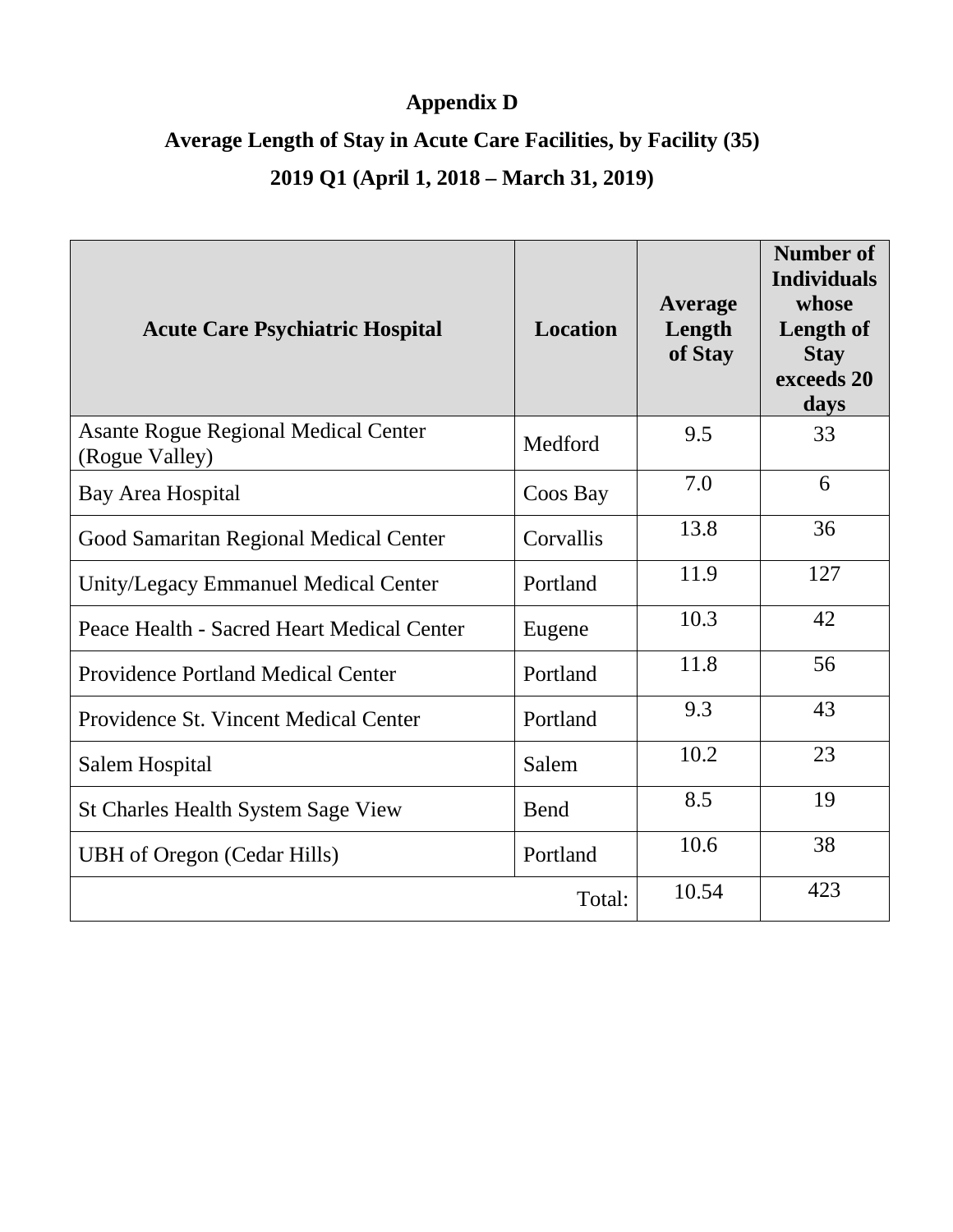### **Appendix E**

# **Count of Individuals with 2+ Readmissions to ED in 6 Months (40a) 2019 Q1 (April 1, 2018 – March 31, 2019)**

| Coordinated Care Organization             | 2+ Readmissions           |
|-------------------------------------------|---------------------------|
|                                           | within a Six Month Period |
| <b>Advanced Health</b>                    | 7                         |
| AllCare CCO Inc                           | 11                        |
| Cascade Health Alliance LLC               | 3                         |
| Columbia Pacific CCO LLC                  | 3                         |
| Eastern Oregon CCO LLC                    | 3                         |
| <b>Health Share of Oregon</b>             | 209                       |
| <b>Intercommunity Health Network</b>      | 14                        |
| <b>Jackson Care Connect</b>               | 8                         |
| PacificSource Community Solutions Gorge   | $\overline{7}$            |
| PacificSource Community Solutions Inc     | 20                        |
| PrimaryHealth Josephine County CCO        | 3                         |
| <b>Trillium Community Health Plan</b>     | 40                        |
| Umpqua Health Alliance DCIPA              | 10                        |
| <b>Willamette Valley Community Health</b> | 26                        |
| <b>Yamhill Community Care</b>             | $\overline{4}$            |
| Fee-for-Service                           | 145                       |
| Total                                     | 513                       |
|                                           |                           |